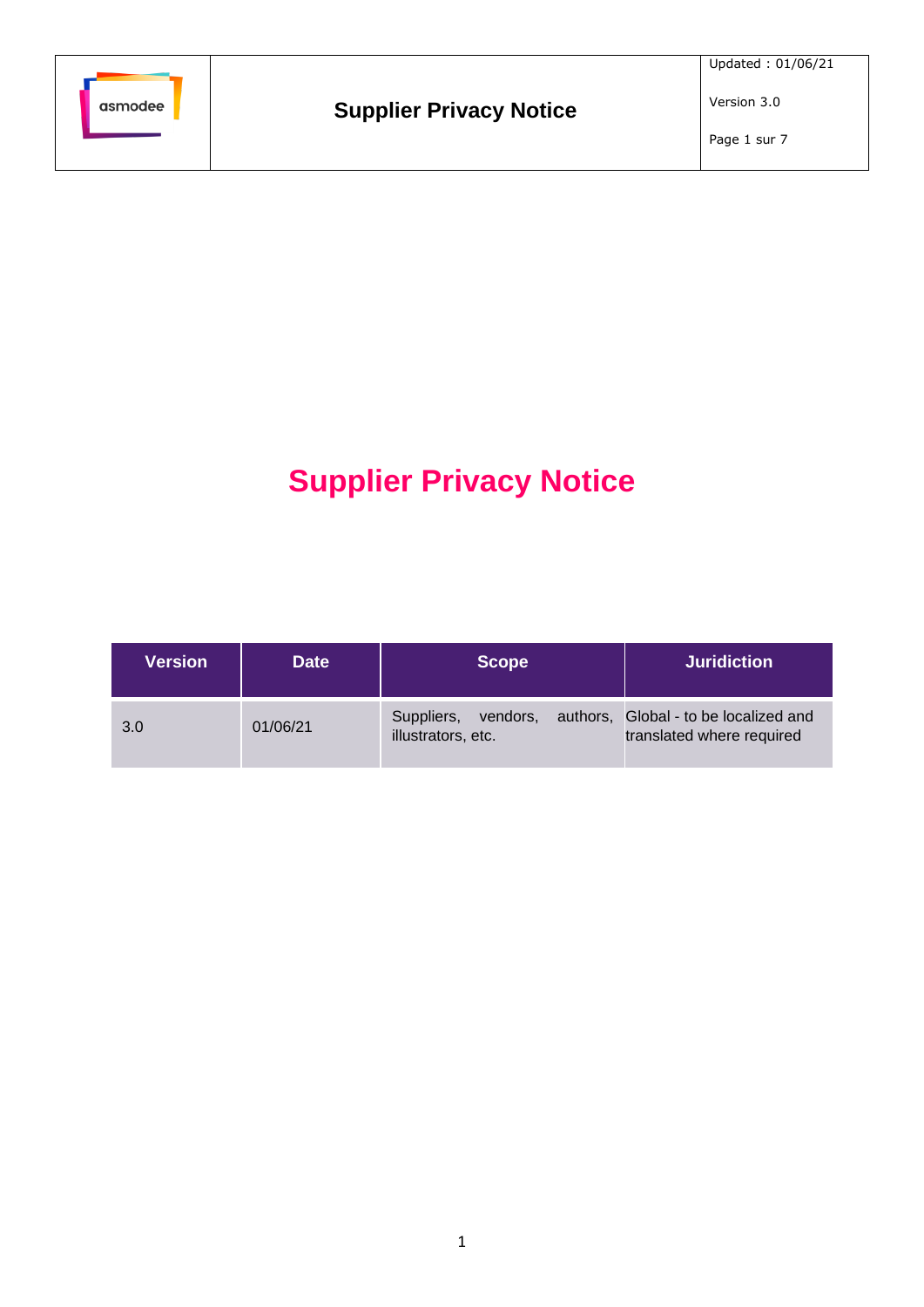

Page 2 sur 7

# **Supplier Privacy Notice**

Your privacy is important to Asmodee. This Privacy Notice explains how we handle and treat your personal data when we do business with you or your company.

This Privacy Notice explains our approach to any personal data that we collect from you or that we have obtained about you from a third party and the purposes for which we process your personal data. It also sets out your rights in respect of our processing of your personal data.

We may collect personal data from you in the course of our business, including when you contact or request information from us, or as a result of your relationship with one or more of our staff or partners.

- **1. Who is responsible for your personal data?**
- **2. What personal data do we collect about you?**
- <span id="page-1-0"></span>**3. How do we use your personal data?**
- **4. Who do we disclose your personal data to?**
- **5. How long do we retain your personal data?**
- **6. Security of your personal data**
- **7. What are your rights?**
- **8. Contact and complaints**
- **9. Changes to this Privacy Notice**

**1. Who is responsible for your personal data?**

Asmodee GmbH, with registered office in Essen and company number DE-251.004.767 ("Asmodee" or "we"), is the controller of your personal data.

#### **2. What personal data do we collect about you?**

We collect information regarding you, such as:

- Identification data, including your name and job title, birthdate, registration number, etc.,
- Skype address,
- Contact information including the identity and contact information of the company you work for and your email address, where provided,
- Invoicing and payment information,
- **■** Information you provide to us for the purposes of attending meetings and events, including dietary restrictions,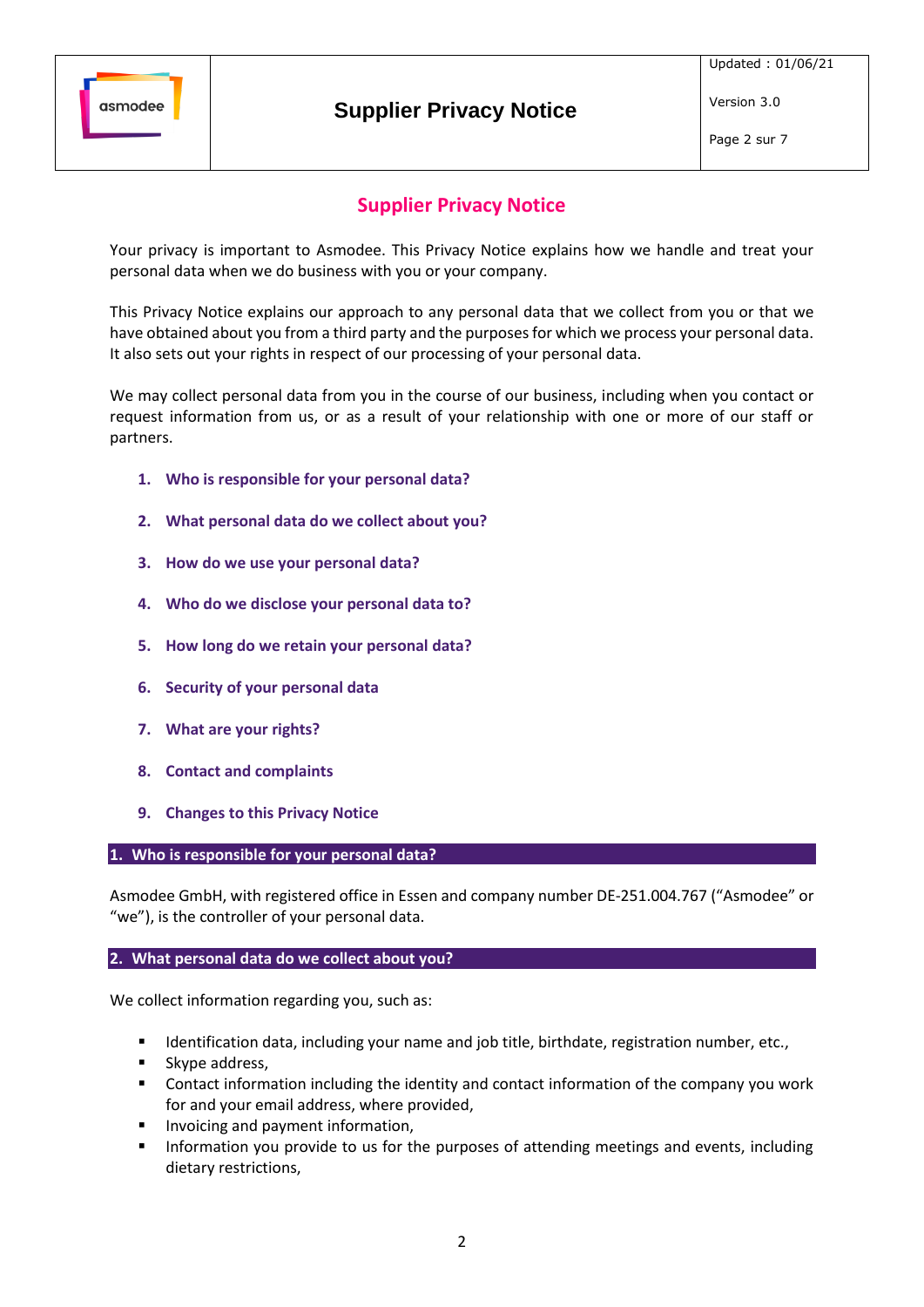

- Relevant information as required by Anti-Money Laundering and Anti-Bribery Regulations in the context of the Know Your Supplier personal data processing carried out as part of our suppliers intake procedures. This may possibly include documents obtained from you, and possibly information obtained from third party sources online or offline, and
- Other information relevant to provision of services.

# **3. How do we use your personal data?**

We use your personal data for the purposes listed below. Whenever we process your personal data, we do so on the basis of a lawful "justification" (or lawful basis) for processing, which we have identified in the table below.

|    | <b>Purpose for processing</b>                                                                                                                                                                                           | <b>Lawful basis</b>                                                                                                                                                        |
|----|-------------------------------------------------------------------------------------------------------------------------------------------------------------------------------------------------------------------------|----------------------------------------------------------------------------------------------------------------------------------------------------------------------------|
| 1. | To carry out administrative<br>operations<br>relating to agreements (including their<br>execution), orders, receipt of deliveries,<br>invoices, payments, accounting in relation to<br>vendor accounts management, etc. | This processing is necessary to perform the<br>contract between you and Asmodee.                                                                                           |
| 2. | To prepare payment instruments (checks, bills<br>of exchange, drafts, promissory notes).                                                                                                                                | This processing is necessary to perform the<br>contract between you and Asmodee.                                                                                           |
| 3. | To establish financial statistic and turnover<br>statistics per vendor.                                                                                                                                                 | We consider that we have a legitimate<br>interest in conducting analysis regarding our<br>activities to help us take business decisions.                                   |
| 4. | To provide a selection of vendors for the<br>needs of Asmodee.                                                                                                                                                          | We consider that we have a legitimate<br>interest in maintaining a list of our vendors to<br>conduct our business operations.                                              |
| 5. | To maintain a documentation on vendors.                                                                                                                                                                                 | We consider that we have a legitimate<br>interest in maintaining such a documentation<br>to conduct our business operations.                                               |
| 6. | To comply with any applicable law, court<br>order, other judicial process, or<br>the<br>requirements of a regulator.                                                                                                    | This processing is necessary to comply with<br>our legal obligations.                                                                                                      |
| 7. | To enforce our agreements with you.                                                                                                                                                                                     | We consider that we have a legitimate<br>interest in ensuring that our contracts are<br>performed correctly and in defending our<br>rights where necessary.                |
| 8. | To enforce our legal rights and obligations,<br>and for any purposes in connection with any<br>legal claims made by, against or otherwise<br>involving you.                                                             | We consider that we have a legitimate<br>interest in protecting our organization from<br>breaches of legal obligations owed to it and to<br>defend itself from litigation. |
| 9. | To protect the rights of third parties.                                                                                                                                                                                 | <b>This</b><br>processing<br>is<br>necessary<br>for the<br>compliance with legal obligations to which<br>Asmodee is subject.                                               |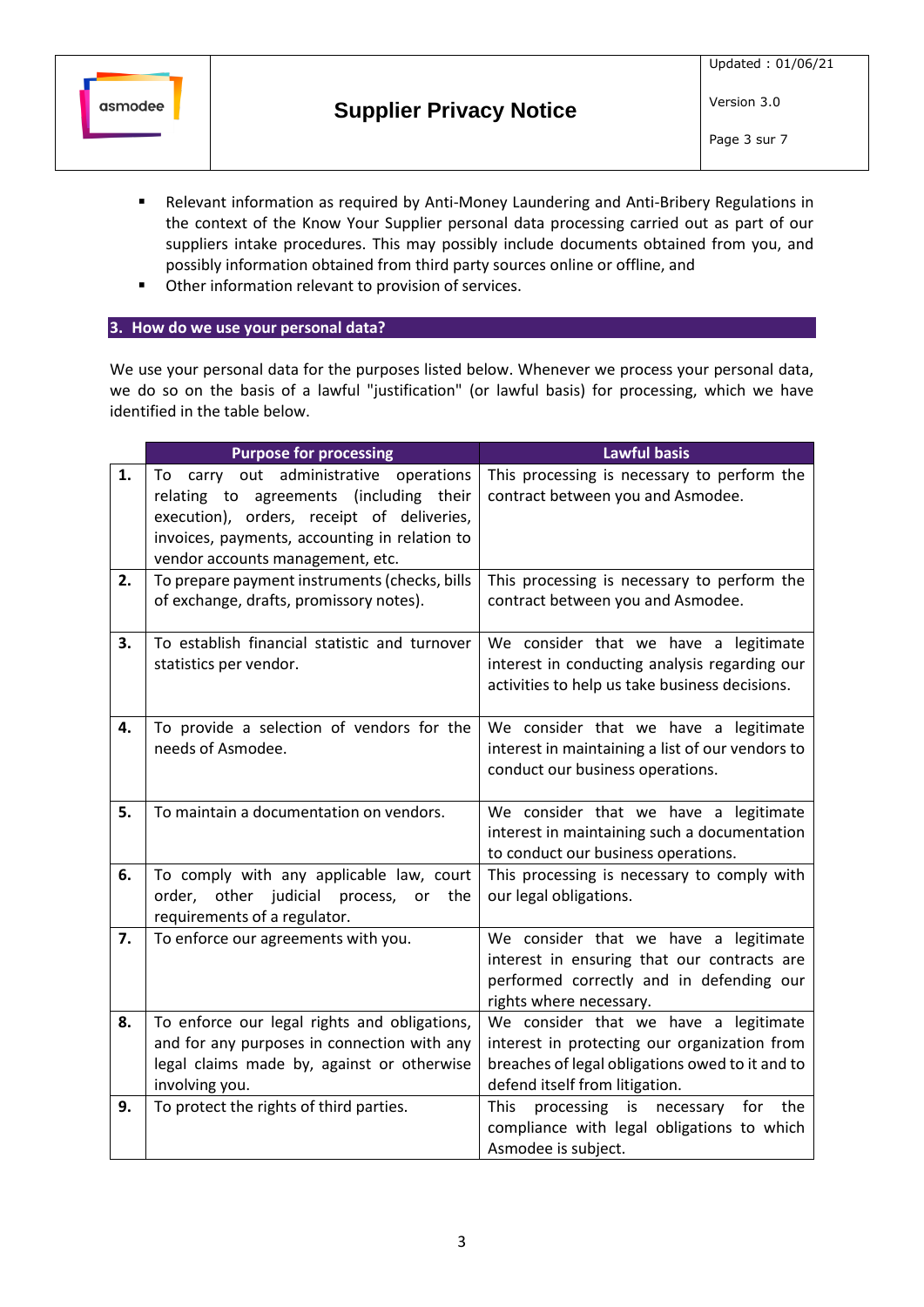Page 4 sur 7

|     | <b>Purpose for processing</b>                                                                                                                                                                                                                                                         | <b>Lawful basis</b>                                                                                                                                                                                                                                                                                                                                                                                                  |
|-----|---------------------------------------------------------------------------------------------------------------------------------------------------------------------------------------------------------------------------------------------------------------------------------------|----------------------------------------------------------------------------------------------------------------------------------------------------------------------------------------------------------------------------------------------------------------------------------------------------------------------------------------------------------------------------------------------------------------------|
|     |                                                                                                                                                                                                                                                                                       | This processing is also necessary for the<br>purpose of the legitimate interests pursued by<br>Asmodee. We consider that we have a<br>legitimate interest in ensuring our activities<br>do not violate any third parties' rights.                                                                                                                                                                                    |
| 10. | In contemplation of and/or in connection with<br>a business transaction such as a merger, or a<br>restructuring, or sale.                                                                                                                                                             | We consider that we have a legitimate<br>interest as we need to be able to make<br>decisions relating to the future of our business<br>in order to preserve our business operations<br>or grow our business.                                                                                                                                                                                                         |
| 11. | Organization of promotional / marketing<br>activities including meals or other events<br>where information on food restrictions may<br>be collected.                                                                                                                                  | We<br>rely on your consent<br>collect<br>to<br>information for the organization of marketing<br>activities where you may be involved, to<br>better serve you                                                                                                                                                                                                                                                         |
| 12. | To comply with our legal obligations in terms<br>of suppliers verifications (including any Know<br>Your Supplier, Anti-Money Laundering or Anti-<br>Bribery regulations), conflicts or similar<br>obligations including, but without limitation,<br>maintaining regulatory insurance. | This processing is necessary to comply with<br>our legal obligations.<br>However, where such legal obligations result<br>from laws other than EU or Member State law,<br>then we consider that we have a legitimate<br>interest in complying with such legal<br>obligations when non-compliance may result<br>in sanctions or other adverse consequences<br>for our organization or the Asmodee group in<br>general. |

If you are an employee of one of Asmodee's vendors, we only use your contact information for the management of the relationship with your employer. We consider that we have a legitimate interest in ensuring we can communicate with you and preserve our business operations with your employer.

**4. Who do we disclose your personal data to?**

We may share your personal data with a variety of the following categories of third parties as necessary:

- Other entities of the Asmodee group (the list of Asmodee affiliates is available [here\)](https://cdn.svc.asmodee.net/corporate/uploads/Templates/Asmodee_group_companies_EN.pdf),
- **Third party service providers (maintenance, storage, payment, logistics, marketing services,** reputation audits, etc.), for the purposes described in Sectio[n 3](#page-1-0) above,
- Our professional advisers such as lawyers and accountants, auditors,
- **■** Shareholders.
- Government or regulatory authorities,
- Professional indemnity or other relevant insurers,
- Regulators/tax authorities/corporate registries,
- Partners, and
- Banks.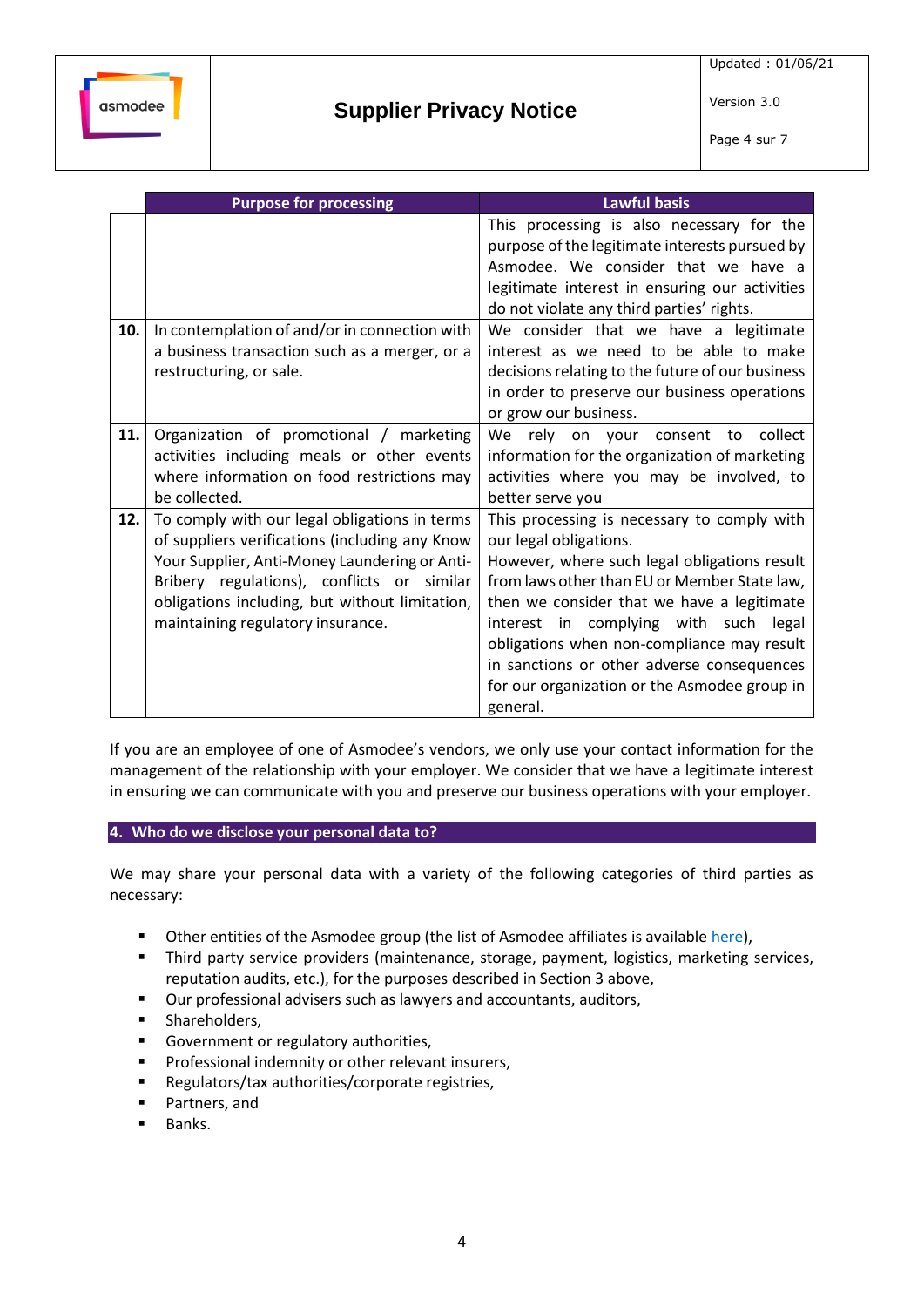

Please note this list is non-exhaustive and there may be other examples where we need to share with other parties where justified by our legitimate interest, permitted by applicable law, or necessary for compliance with a legal obligation to which we are subject.

In this context, your personal data may be transferred outside the European Economic Area (EEA), to countries not offering a level of protection of personal data equivalent to that offered within the EEA, such as China, USA, Canada, etc. In the absence of an adequacy decision of the European Commission, the transfer of your personal data will be made pursuant to the standard contractual clauses adopted by the European Commission or pursuant to any other legal protection mechanism in accordance with applicable law.

# **5. How long do we retain your personal data?**

Our general approach is to retain your personal data only for as long as required to fulfil the purposes for which it was collected. We generally retain your personal data for the duration strictly necessary for the management of our relationship with you.

However, we may retain personal data for longer periods of time, for instance where we are required to do so in accordance with legal, tax and accounting requirements, or where such data is necessary to establish the existence of a right or contract. In that case, your personal data will be archived and retained for the duration imposed by applicable law, or for the duration of the applicable statute of limitations.

When your personal data will no longer be necessary, we will delete or anonymize them.

# **6. Security of your personal data**

We are committed to keeping your personal data secure and we have implemented appropriate information security policies, rules and technical measures to protect it from unauthorised access, improper use or disclosure, unauthorised modification and unlawful destruction or accidental loss.

All of our partners, employees, consultants, workers and data processors, who have access to, and are associated with the processing of personal data, are obliged to respect its confidentiality.

#### **7. What are your rights?**

You have a number of rights in relation to your personal data. More information about each of these rights is set out below:

- **E** *Withdrawal of consent*. You can withdraw at any time your consent in respect of any processing of personal data based on your consent, without affecting the lawfulness of processing based on your consent before its withdrawal.
- **EXECCESS.** You can ask us to confirm whether we process your personal data and, as the case may be, inform you of the characteristics of such processing, allow you to access such data and give you a copy of it.
- **Rectification**. You can ask us to rectify or complete inaccurate or incomplete personal data.
- *Erasure*. You can ask us to erase your personal data in the following cases: where it is no longer necessary for the purposes for which it was collected; you withdrew your consent; you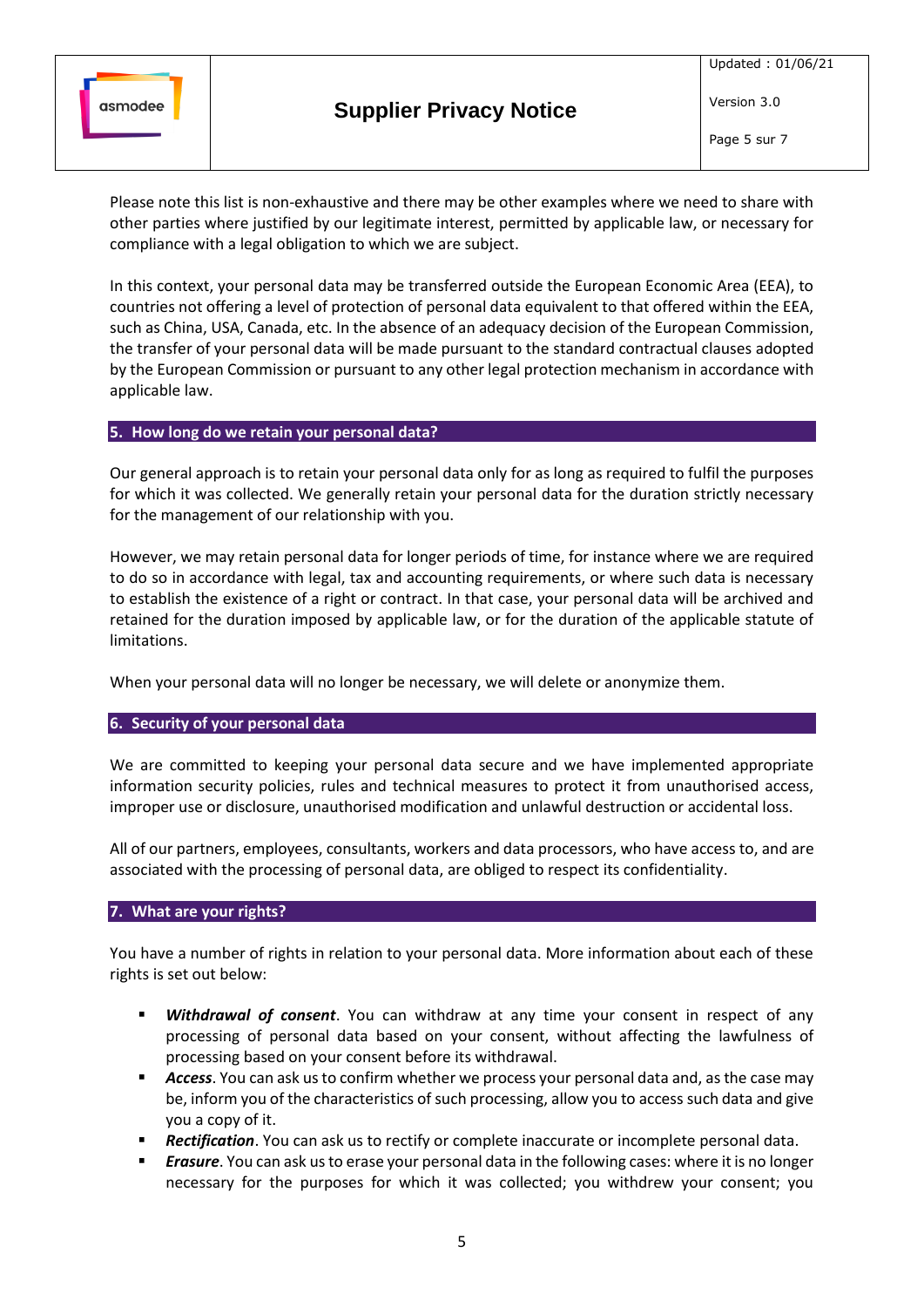

objected to the processing of your personal data; your personal data has been processed unlawfully; or to comply with a legal obligation. We are not required to comply with your request notably if the processing of your personal data is necessary for compliance with a legal obligation or for the establishment, exercise or defence of legal claims.

- **Restriction**. You can ask us to restrict the processing of your personal data (i.e., keep but not use your personal data) where: the accuracy of your personal data is contested; the processing is unlawful, but you do not want it erased; it is still necessary to establish, exercise or defend legal claims; to verify the existence overriding grounds following the exercise of your right of objection. We can continue to use your personal data following a request for restriction, where: we have your consent; to establish, exercise or defend legal claims; or to protect the rights of another natural or legal person.
- Portability. You can ask us to provide your personal data to you in a structured, commonly used, machine-readable format, or you can ask to have it 'ported' directly to another data controller, but only where the processing is based on your consent or on the performance of a contract with you, and the processing is carried out by automated means.
- **Right to object to processing justified on legitimate interest grounds**. Where we are relying upon legitimate interest to process personal data (see Section [3\)](#page-1-0), then you have the right to object to that processing. If you object, we must stop that processing unless we can either demonstrate compelling legitimate grounds for the processing that override your interests, rights and freedoms or where we need to process the data for the establishment, exercise or defense of legal claims.
- **EXECT** *Right to object to processing for marketing purposes***. Where we process personal data for** direct marketing purposes, then you have the right to object to that processing at any time.

You also have the right to lodge a complaint with a supervisory authority if you consider that the processing of your personal data infringes applicable law. In Germany / North Rhine-Westphalia, the supervisory authority for the protection of personal data is Landesbeauftragte für Datenschutz und Informationsfreiheit Nordrhein-Westfalen (State Commissioner for Data Protection and Freedom of Information in North Rhine-Westphalia), Kavalleriestr. 2-4, 40213 Düsseldorf, Germany, Website with further contact details: [http://www.ldi.nrw.de.](http://www.ldi.nrw.de/)

To exercise your rights regarding your personal data, please complete this [form](https://archiv.asmodee.de/files/Form-for-request-claim-relating-to-personal-data.pdf) and send it to us at the contact details provided.

#### **8. Contact and complaints**

For further information regarding your rights or if you have any questions regarding the processing of your personal data, please contact **[datenschutz@asmodee.de](mailto:datenschutz@asmodee.de)**

**Asmodee GmbH Department Data Protection Friedrichstraße 47 45128 Essen, Germany**

**Email[: datenschutz@asmodee.de](mailto:datenschutz@asmodee.de) Phone: +49 201 248595 0**